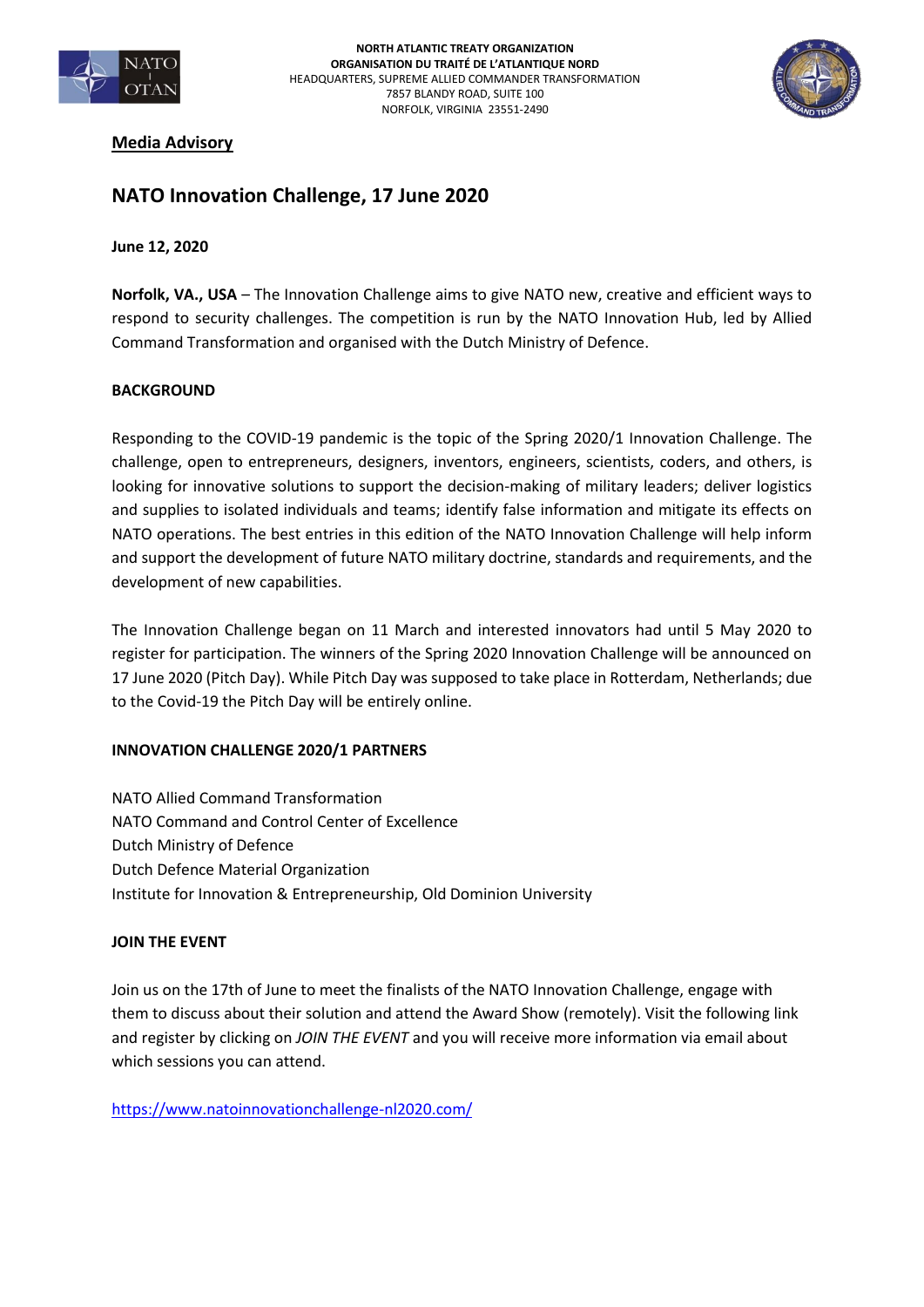



#### **MEDIA OPPORTUNITIES**

## Tuesday June 16, 2020

Opportunity to conduct (phone or VTC) interview with identified personnel at ACT regarding the Innovation Challenge.

## Post Innovation Challenge (Date Based on Media Request)

Opportunity to conduct (phone or VTC) interview with winner and/or the finalists of the Innovation Challenge.

Opportunity to visit ACT to capture Innovation related imagery and interview personnel involved in Innovation to demonstrate the efforts being done. Exact date(s) can be coordinated by contacting the personnel identified below.

## **ADDITIONAL INFORMATION**

**NATO Innovation Challenge Focuses on COVID-19 Crisis** <https://www.act.nato.int/articles/nato-innovation-challenge-focuses-covid-19-crisis>

**Can You Solve It? – Innovation Challenge** <https://www.innovationhub-act.org/challenge-intro>

**List of the 10 Teams Selected as Finalists for NATO Innovation Challenge 2020** <https://www.innovationhub-act.org/news/nato-innovation-challenge-20201-finalists>

-30-

**NOTE EDITORS:**

**All interested media must register by calling Lieutenant-Colonel George Vriniotis directly at 757- 300-4962. Registration closes on 15 June, 2020 at 5pm.** 

For media interested in visiting ACT Innovation Hub, please coordinate directly with LTC Vriniotis.

**If you have any questions, please contact:**  Lieutenant-Colonel George Vriniotis (CAN Army) Allied Command Transformation Public Affairs Office E-Mail: [george.vriniotis@act.nato.int](mailto:george.vriniotis@act.nato.int) Phone: +1-757-300-4962